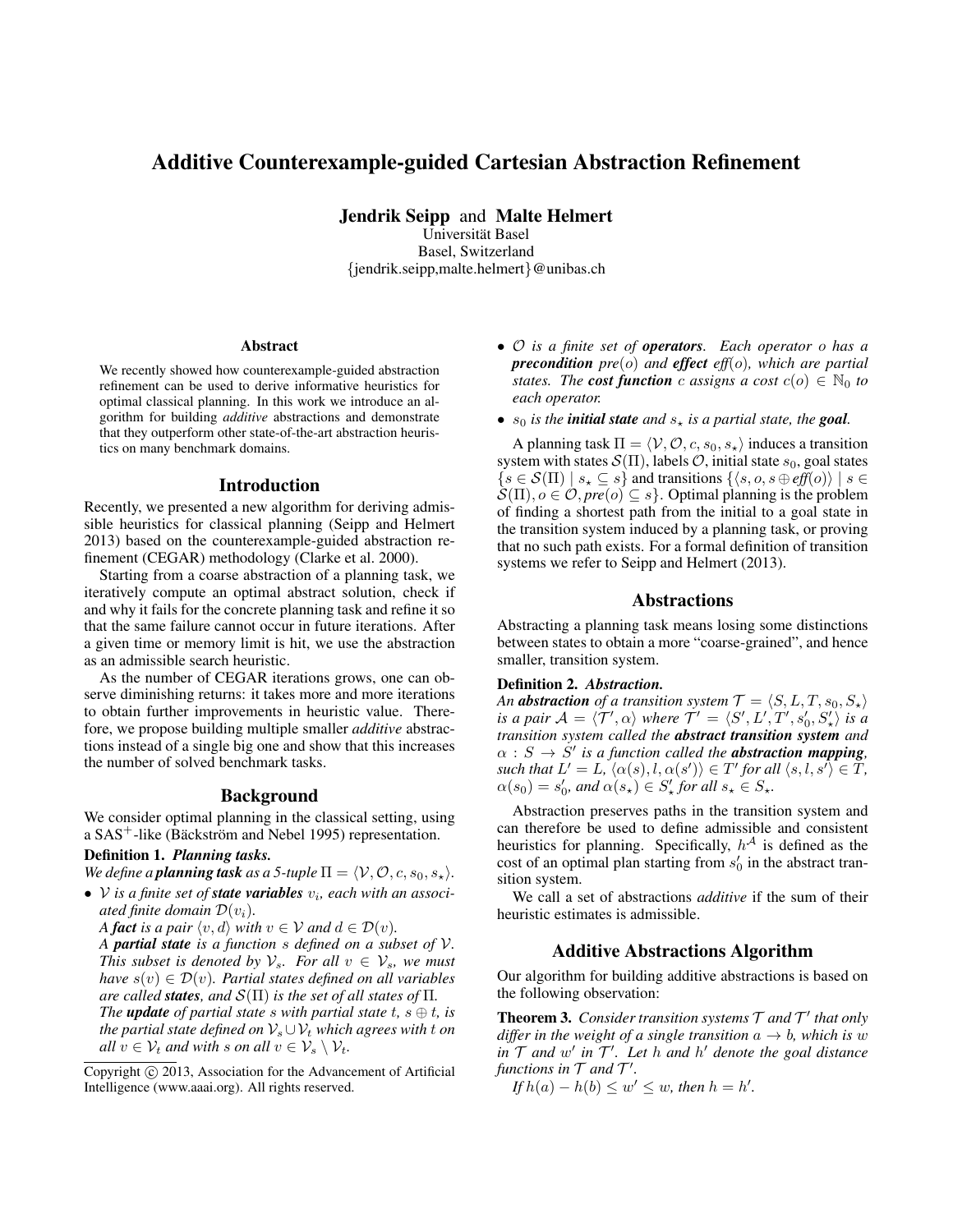*Proof.*  $\mathcal{T}$  and  $\mathcal{T}'$  only differ in the weight of  $a \rightarrow b$ , so it suffices to show  $h'(a) = h(a)$ . We have  $h'(a) \leq h(a)$ because  $w' \leq w$ . It remains to show  $h'(a) \geq h(a)$ .

Clearly  $h'(b) = h(b)$ : we can assume that shortest paths from b are acyclic, hence do not use the transition  $a \rightarrow b$ , and all other transitions have the same cost in  $\mathcal{T}'$  and  $\mathcal{T}$ .

If a shortest path from a in  $\mathcal{T}'$  does not use  $a \to b$ , then clearly  $h'(a) = h(a)$ . If it does, then its cost is  $h'(a) =$  $w' + h'(b) = w' + h(b) \geq h(a) - h(b) + h(b) = h(a).$ 

Assume we are given an abstraction heuristic h with abstract transition system  $T$ . By iteratively applying the theorem, we can reduce the cost of each transition  $a \rightarrow b$  to  $\max(0, h(a) - h(b))$  without affecting h. For each operator o, let  $c'(o)$  be the maximal transition cost after this modification over all transitions induced by o. Then we can interpret h as an admissible heuristic under a *cost partitioning* (Katz and Domshlak 2010) with cost function  $c'$ , and the remaining operator cost  $c(o) - c'(o)$  can be used to define further heuristics that can be admissibly added to h.

In our additive abstraction algorithm, we exploit this idea by iteratively computing a sequence of CEGAR heuristics  $h_1, \ldots, h_n$  (Seipp and Helmert 2013) where  $h_{i+1}$  uses the remaining operator costs after computing  $h_i$ . The key for an informative overall estimate is to *diversify* the heuristics so that the operator costs are not consumed early on in the process. Towards this end, we follow a simple strategy: we set n to the number of goal facts of the planning task and only consider the *i*-th goal fact when constructing  $h_i$ . If many operators are only relevant for a small number of goals, this may lead to the desired diversity.

Note that the algorithm depends on the order in which the goal facts are considered. However, we observed only minor variations in coverage for different orderings (including random ones).

As a final remark, we point out that the overall idea of the algorithm can be used with any abstraction method. One advantage of CEGAR abstractions is that they are comparatively easy to diversify. Also, they use an explicit representation of the transition system allowing for an easy computation of the  $c'$  values. This is not true, for example, for the most efficient implementations of merge-and-shrink heuristics (Nissim, Hoffmann, and Helmert 2011), whose use of *label reduction* removes information about which operator induces which transition.

### Experiments

We implemented additive CEGAR abstractions in the Fast Downward system and compared them to state-of-the-art abstraction heuristics already present in the planner:  $h^{iPDB}$ (Sievers, Ortlieb, and Helmert 2012) and the two mergeand-shrink heuristics that competed as components of planner portfolios in the IPC 2011 sequential optimization track,  $h_1^{\text{m\&s}}$  and  $h_2^{\text{m\&s}}$  (Nissim, Hoffmann, and Helmert 2011). We applied a time limit of 30 minutes and memory limit of 2 GB and let  $h^{\text{CEGAR}}$  refine for at most 15 minutes. For  $h_{\text{add}}^{\text{CEGAR}}$  we distributed the refinement time equally among the abstractions.

| Coverage            | $\boldsymbol{h}^0$ | $h^{\text{iPDB}}$ | $h_1^{\text{m\&s}}$ | $h_2^{\text{m\&s}}$ | $h^{\mathrm{CEGAR}}$ | $h^{\rm CEGAR}_{\rm add}$ |
|---------------------|--------------------|-------------------|---------------------|---------------------|----------------------|---------------------------|
| airport (50)        | 19                 | 21                | 22                  | 15                  | 19                   | 32                        |
| blocks (35)         | 18                 | 28                | 28                  | 20                  | 18                   | 18                        |
| depot(22)           | $\overline{4}$     | 7                 | 7                   | 6                   | $\overline{4}$       | 5                         |
| driverlog(20)       | $\overline{7}$     | 13                | 12                  | 12                  | 10                   | 12                        |
| elevators-08 (30)   | 11                 | 20                | 1                   | 12                  | 13                   | 12                        |
| freecell (80)       | 14                 | 20                | 16                  | 3                   | 15                   | 15                        |
| grid(5)             | 1                  | 3                 | $\overline{c}$      | 3                   | $\overline{c}$       | $\overline{c}$            |
| gripper (20)        | $\overline{7}$     | $\overline{7}$    | $\overline{7}$      | 20                  | $\overline{7}$       | 7                         |
| logistics- $00(28)$ | 10                 | 21                | 16                  | 20                  | 14                   | 20                        |
| logistics-98 $(35)$ | $\overline{c}$     | $\overline{4}$    | $\overline{4}$      | 5                   | 3                    | 6                         |
| miconic (150)       | 50                 | 55                | 50                  | 74                  | 55                   | 77                        |
| mprime (35)         | 19                 | 22                | 23                  | 11                  | 24                   | 24                        |
| mystery (19)        | 15                 | 16                | 16                  | $\overline{7}$      | 16                   | 16                        |
| openstacks-08 (30)  | 19                 | 19                | 9                   | 19                  | 19                   | 19                        |
| parcprinter-08 (30) | 10                 | 12                | 15                  | 17                  | 11                   | 16                        |
| $pegsol-08(30)$     | 27                 | $\overline{4}$    | $\overline{2}$      | 29                  | 27                   | 28                        |
| pipesworld-nt (50)  | 14                 | 17                | 15                  | 8                   | 15                   | 14                        |
| pipesworld-t (50)   | 10                 | 17                | 16                  | 7                   | 11                   | 11                        |
| psr-small (50)      | 49                 | 49                | 50                  | 49                  | 49                   | 49                        |
| rovers (40)         | 5                  | $\overline{7}$    | 6                   | 8                   | 6                    | 7                         |
| satellite (36)      | $\overline{4}$     | 6                 | 6                   | 7                   | 6                    | 7                         |
| scanalyzer-08 (30)  | 12                 | 13                | 6                   | 12                  | 12                   | 12                        |
| sokoban-08 (30)     | 19                 | 29                | 3                   | 23                  | 20                   | 20                        |
| tpp(30)             | 5                  | 6                 | 6                   | $\overline{7}$      | 6                    | 10                        |
| trucks $(30)$       | 6                  | 8                 | 6                   | 8                   | 7                    | 13                        |
| woodworking-08 (30) | 7                  | $\overline{7}$    | 14                  | 9                   | 9                    | 11                        |
| zenotravel (20)     | 8                  | 11                | 9                   | 11                  | 9                    | 12                        |
| Sum (1026)          | 372                | 442               | 367                 | 422                 | 407                  | 475                       |

Table 1: Number of solved tasks by domain.

Table 1 shows the number of solved instances for most pre-2011 IPC domains. We omit three domains were all heuristics yield the same coverage. In 14 of the 27 domains  $h_{\text{add}}^{\text{CEGAR}}$  solves more problems than  $h^{\text{CEGAR}}$ , raising the total coverage by 68 problems. While the single  $h^{\text{CEGAR}}$  heuristic solves fewer tasks than  $h^{\text{ipDB}}$  and  $h^{\text{m\&s}}_2$  in total, the additive version outperforms all competitors. In a direct comparison  $h_{\text{add}}^{\text{CEGAR}}$  solves more tasks than  $h_{\text{1}}^{\text{iPDB}}$ ,  $h_{\text{1}}^{\text{m&s}}$  and  $h_{\text{2}}^{\text{m&s}}$  on 11, 16 and 12 domains.

The heuristic estimate for the initial state made by  $h_{\text{add}}^{\text{CEGAR}}$ is 31% higher on average than the one made by  $h^{\text{CEGAR}}$ .

# **Conclusion**

We presented an algorithm for building additive abstractions of classical planning tasks and showed that the derived heuristics often outperform state-of-the-art heuristics.

Future research could try to refine each abstraction until its heuristic values do not increase fast enough anymore instead of applying fixed timeouts.

### Acknowledgments

The Swiss National Science Foundation (SNSF) supported this work as part of the project "Abstraction Heuristics for Planning and Combinatorial Search" (AHPACS).